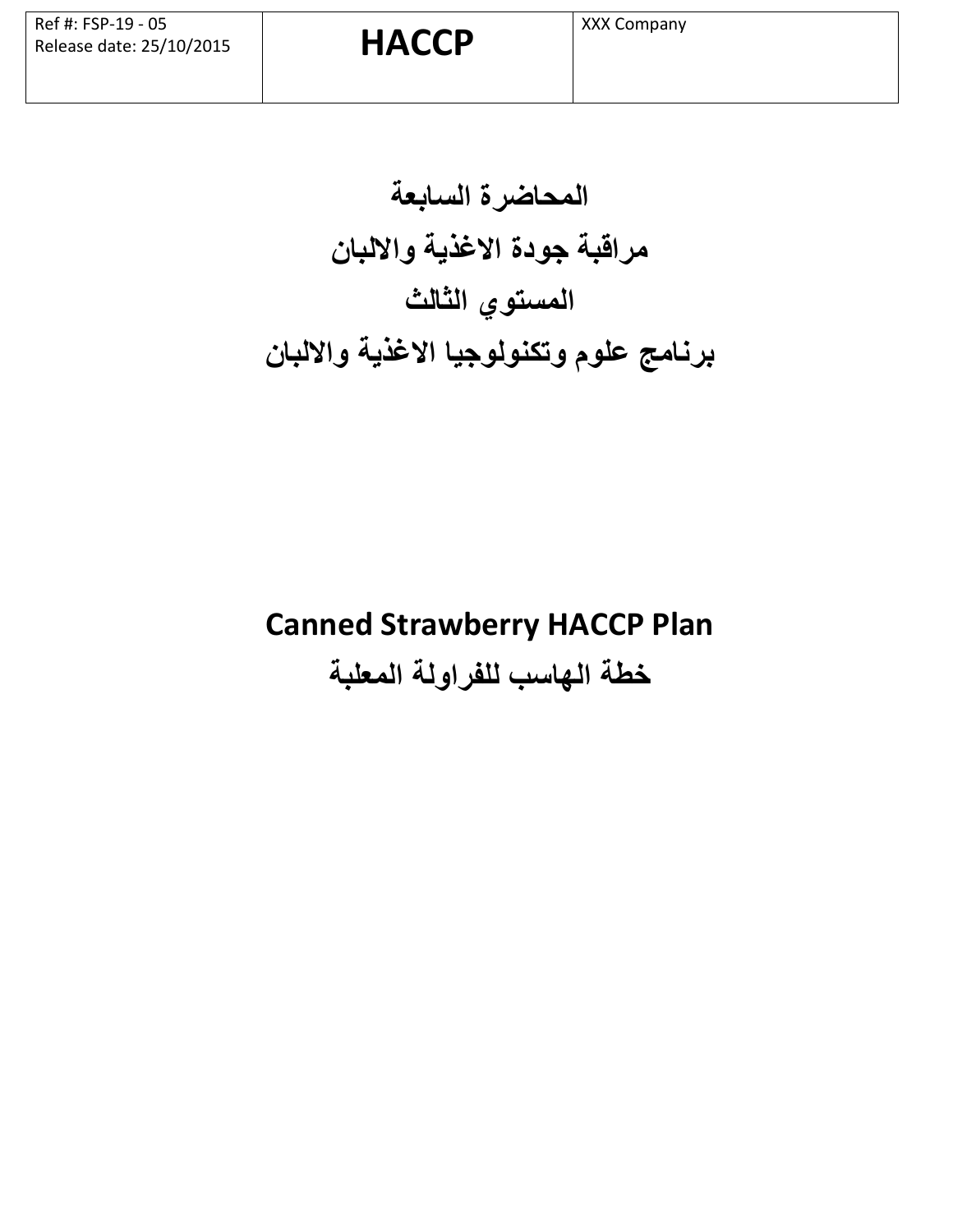#### **1. HACCP Team**

| <b>HACCP Team</b> |                |                                      |                      |  |  |  |  |  |  |
|-------------------|----------------|--------------------------------------|----------------------|--|--|--|--|--|--|
| #                 | <b>Name</b>    | <b>Position</b>                      | <b>Team position</b> |  |  |  |  |  |  |
| $\mathbf{1}$      | X1             | <b>General Manager</b>               | Leader               |  |  |  |  |  |  |
| $\overline{2}$    | X <sub>2</sub> | <b>Factory Manager</b>               | Member               |  |  |  |  |  |  |
| 3                 | X3             | <b>Quality Manager</b>               | Member               |  |  |  |  |  |  |
| 4                 | X <sub>4</sub> | <b>Senior Quality</b><br>Engineer    | Member               |  |  |  |  |  |  |
| 5                 | X <sub>5</sub> | <b>Senior Production</b><br>Engineer | Member               |  |  |  |  |  |  |
| 6                 | X6             | Administrative<br>Manager            | Member               |  |  |  |  |  |  |

Team Leader:

Signature:

Date: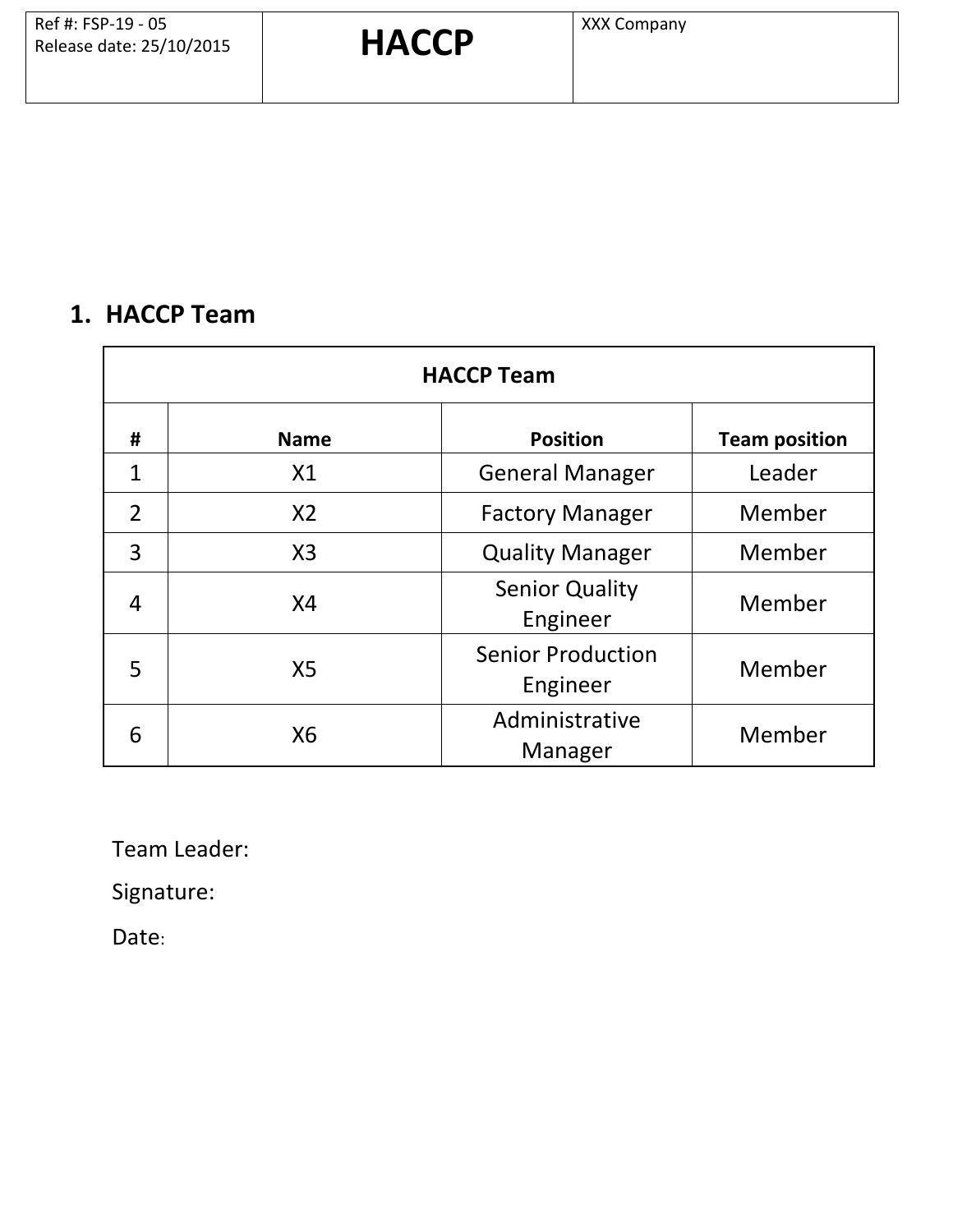#### **2. Product Description**

**Name**: Canned Strawberry

**Composition**: Strawberry, 30% Sugar, 0.08% Citric, 0.02% Calcium chloride & 0.012% E120

**Origin of ingredients**: Sugar: Egypt. Citric, Calcium chloride & E120: China

**Physical/chemical properties**: PH 3.4-3.8

**Treatment & processing**: Pasteurizing

**Packaging systems**: 3 Kg, 425 gm Tinplate

**Storage & distribution condition**: Ambient

**Target safe shelf life under prescribed storage & usage conditions**: 2 Years

**Legality**: EOS 129/1986, Codex 23/1979

**Customer target group**: All population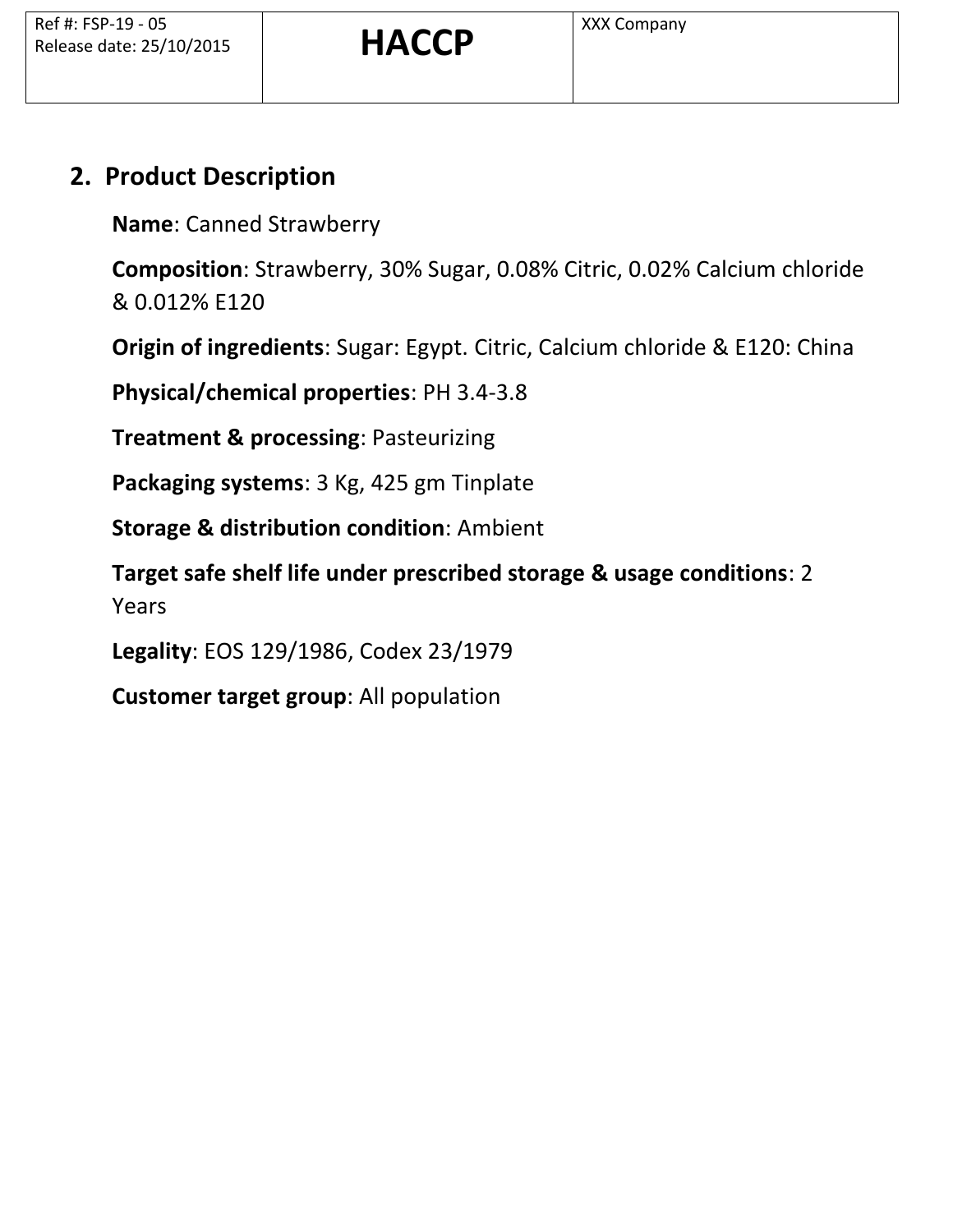#### **3. Process Flow Diagram**



#### **4. Flow Diagram verification**

The accuracy of the above flow diagram has been checked and verified on ground by the HACCP team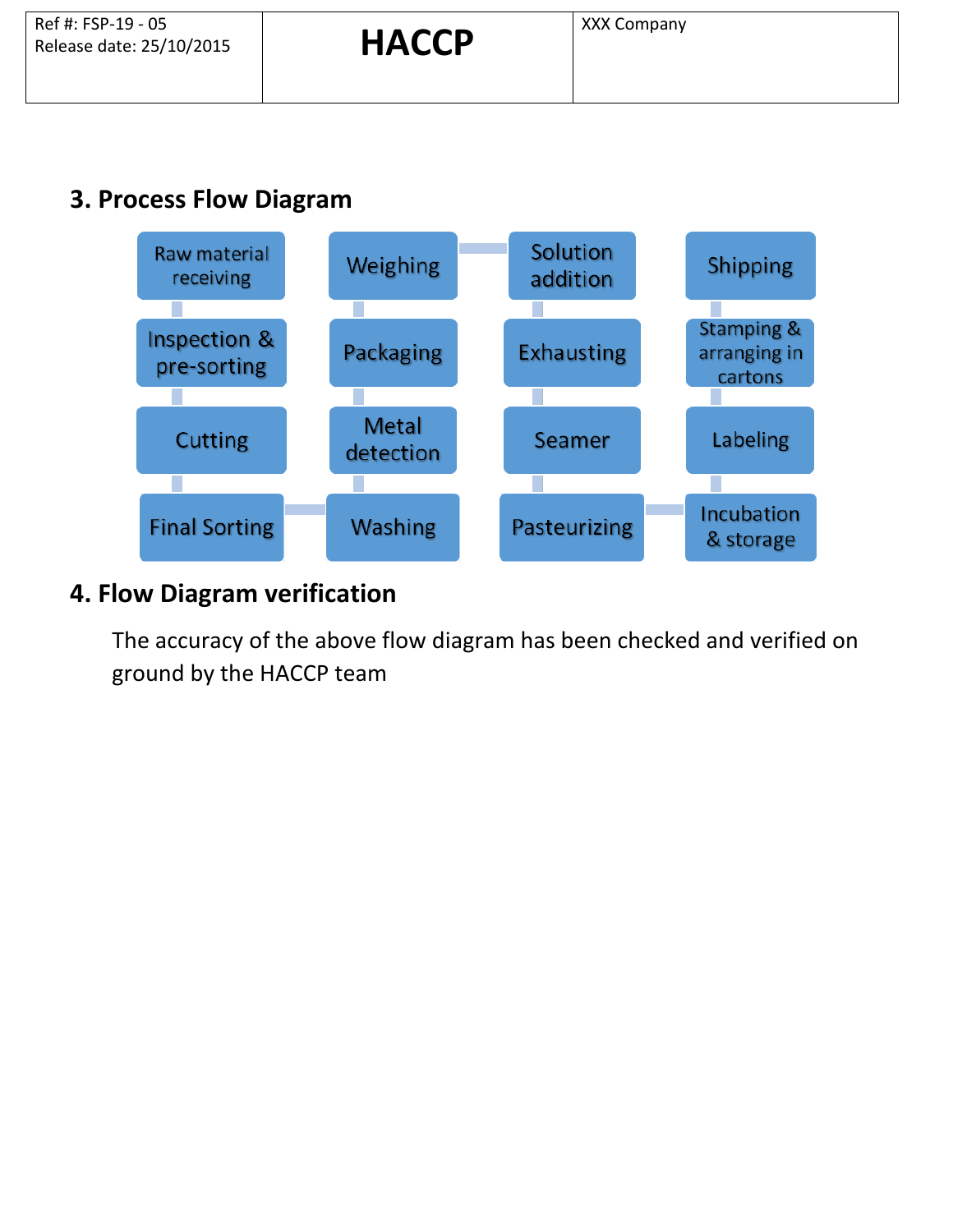## **Hazard Analysis**

| <b>Hazard analysis</b> |                |                    |                           |                     |                      |     |                |                          |                |            |                        |
|------------------------|----------------|--------------------|---------------------------|---------------------|----------------------|-----|----------------|--------------------------|----------------|------------|------------------------|
|                        |                | Hazard<br>Category | <b>Likel</b><br>ihoo<br>d |                     | <b>Risk</b><br>Level |     |                | <b>CCP Decision tree</b> |                |            |                        |
| Item                   | <b>Process</b> |                    |                           | <b>Seve</b><br>rity |                      | Q1  | Q <sub>2</sub> | Q <sub>3</sub>           | Q <sub>4</sub> | <b>CCP</b> | <b>Control Measure</b> |
|                        |                | Allergen           | $\mathbf{1}$              | $\mathbf{1}$        | Low                  |     |                |                          |                |            | We carry a pesticides  |
|                        | Raw material   | Foreign            |                           |                     |                      |     |                |                          |                |            | test regularly.        |
|                        |                | body               | $\mathbf 1$               | $\mathbf 1$         | Low                  | Yes | No             | No                       |                |            |                        |
| $\mathbf{1}$           |                | Microbiol          |                           |                     |                      |     |                |                          |                |            |                        |
|                        |                | ogical             | $\mathbf{1}$              | $\mathbf 1$         | Low                  |     |                |                          |                |            |                        |
|                        | receiving      | Chemical           | $\overline{2}$            | 3                   | High                 |     |                |                          |                |            |                        |
|                        |                | Fraud              | $\mathbf{1}$              | $\mathbf{1}$        | Low                  |     |                |                          |                |            |                        |
|                        |                | Allergen           | $\mathbf 1$               | $\mathbf{1}$        | Low                  |     |                |                          |                |            |                        |
|                        | <b>Pre-</b>    | Foreign            |                           |                     |                      | Yes | No             | No                       |                |            |                        |
|                        |                | body               | $\mathbf 1$               | $\mathbf{1}$        | Low                  |     |                |                          |                |            |                        |
| $\overline{2}$         | sorting        | Microbiol          |                           |                     |                      |     |                |                          |                |            |                        |
|                        | Inspection &   | ogical             | $\mathbf{1}$              | $\mathbf 1$         | Low                  |     |                |                          |                |            |                        |
|                        |                | Chemical           | $\overline{2}$            | 3                   | High                 |     |                |                          |                |            |                        |
|                        |                | Fraud              | $\mathbf 1$               | $\mathbf{1}$        | Low                  |     |                |                          |                |            |                        |
|                        | Cutting        | Allergen           | $\mathbf 1$               | $\mathbf{1}$        | Low                  | Yes | No             |                          |                |            |                        |
|                        |                | Foreign            |                           |                     |                      |     |                |                          |                |            |                        |
|                        |                | body<br>Microbiol  | $\mathbf{1}$              | 3                   | High                 |     |                | No                       |                |            |                        |
| 3                      |                | ogical             | $\mathbf{1}$              | $\mathbf{1}$        | Low                  |     |                |                          |                |            |                        |
|                        |                | Chemical           | $\mathbf 1$               | $\mathbf{1}$        | Low                  |     |                |                          |                |            |                        |
|                        |                | Fraud              | $\mathbf{1}$              | $\mathbf{1}$        | Low                  |     |                |                          |                |            |                        |
|                        |                | Allergen           | $\mathbf 1$               | $\mathbf{1}$        | Low                  |     |                |                          |                |            |                        |
|                        |                | Foreign            |                           |                     |                      | Yes | No             |                          |                |            |                        |
|                        | Final sorting  | body               | $\mathbf{1}$              | 3                   | High                 |     |                |                          |                |            |                        |
| 4                      |                | Microbiol          |                           |                     |                      |     |                | No                       |                |            |                        |
|                        |                | ogical             | $\mathbf{1}$              | $\mathbf{1}$        | Low                  |     |                |                          |                |            |                        |
|                        |                | Chemical           | $\mathbf{1}$              | $\mathbf{1}$        | Low                  |     |                |                          |                |            |                        |
|                        |                | Fraud              | $\mathbf 1$               | $\mathbf{1}$        | Low                  |     |                |                          |                |            |                        |
|                        |                | Allergen           | $\mathbf{1}$              | $\mathbf 1$         | Low                  |     |                |                          |                |            |                        |
|                        |                | Foreign            |                           |                     | Medi                 | Yes | No             |                          |                |            |                        |
|                        |                | body               | $\mathbf 1$               | $\mathbf{1}$        | um                   |     |                | No                       |                |            |                        |
| 5                      | Washing        | Microbiol          |                           |                     |                      |     |                |                          |                |            |                        |
|                        |                | ogical             | $\mathbf{1}$              | $\mathbf{1}$        | High                 |     |                |                          |                |            |                        |
|                        |                | Chemical           | $\mathbf 1$               | $\mathbf 1$         | Low                  |     |                |                          |                |            |                        |
|                        |                | Fraud              | $\mathbf 1$               | $\mathbf 1$         | Low                  |     |                |                          |                |            |                        |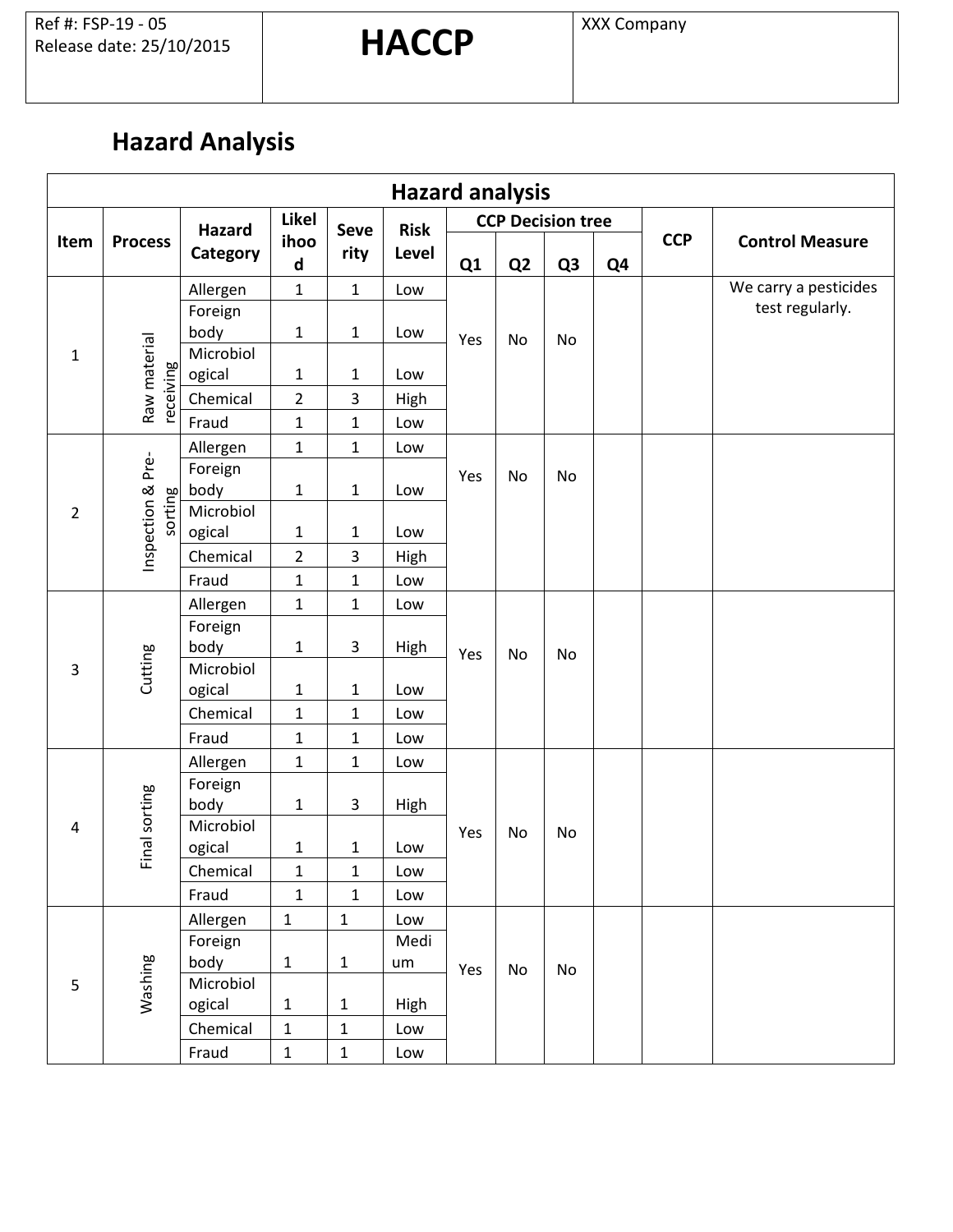|                |                               | Allergen        | $\mathbf 1$    | $\mathbf 1$  | Low       |     |     |    |      |                       |
|----------------|-------------------------------|-----------------|----------------|--------------|-----------|-----|-----|----|------|-----------------------|
| 6              | Metal Detection               | Foreign         |                |              |           | Yes |     |    |      |                       |
|                |                               | body            | $\overline{2}$ | 3            | High      |     |     |    | CCP1 |                       |
|                |                               | Microbiol       |                |              |           |     | Yes |    |      | Metal detector        |
|                |                               | ogical          | $\mathbf{1}$   | $\mathbf{1}$ | Low       |     |     |    |      | calibration every 2 h |
|                |                               | Chemical        | $\mathbf{1}$   | $\mathbf 1$  | Low       |     |     |    |      |                       |
|                |                               | Fraud           | $\mathbf{1}$   | $\mathbf 1$  | Low       |     |     |    |      |                       |
|                |                               | Allergen        | $\mathbf{1}$   | $\mathbf{1}$ | Low       |     |     |    |      |                       |
|                |                               | Foreign         |                |              |           |     |     |    |      |                       |
|                |                               | body            | $\mathbf{1}$   | $\mathbf{1}$ | Low       |     |     |    |      |                       |
| $\overline{7}$ |                               | Microbiol       |                |              | Mediu     | yes | No  | No |      |                       |
|                | Packaging                     | ogical          | $\mathbf{1}$   | $\mathsf 3$  | ${\sf m}$ |     |     |    |      |                       |
|                |                               |                 |                |              | Mediu     |     |     |    |      |                       |
|                |                               | Chemical        | $\mathbf{1}$   | 3            | ${\sf m}$ |     |     |    |      |                       |
|                |                               | Fraud           | $\mathbf{1}$   | $\mathbf{1}$ | Low       |     |     |    |      |                       |
|                |                               | Allergen        | $\mathbf 1$    | $\mathbf 1$  | Low       |     |     |    |      |                       |
|                |                               | Foreign<br>body | $\mathbf{1}$   | $\mathbf 1$  | Low       |     |     | No |      |                       |
|                |                               | Microbiol       |                |              | Mediu     | Yes |     |    |      |                       |
| 8              | Weighing                      | ogical          | $\mathbf{1}$   | 3            | m         |     | No  |    |      |                       |
|                |                               |                 |                |              | Mediu     |     |     |    |      |                       |
|                |                               | Chemical        | $\mathbf{1}$   | 3            | ${\sf m}$ |     |     |    |      |                       |
|                |                               | Fraud           | $\mathbf{1}$   | $\mathbf 1$  | Low       |     |     |    |      |                       |
|                | Solution addition 60-<br>70 C | Allergen        | $\mathbf{1}$   | $\mathbf 1$  | Low       | Yes | No  | No |      |                       |
|                |                               | Foreign         |                |              |           |     |     |    |      |                       |
|                |                               | body            | $\mathbf 1$    | $\mathbf{1}$ | Low       |     |     |    |      |                       |
| 9              |                               | Microbiol       |                |              |           |     |     |    |      |                       |
|                |                               | ogical          | $\mathbf{1}$   | $\mathbf{1}$ | Low       |     |     |    |      |                       |
|                |                               | Chemical        | $\mathbf{1}$   | $\mathbf 1$  | Low       |     |     |    |      |                       |
|                |                               | Fraud           | $\mathbf{1}$   | $\mathbf 1$  | Low       |     |     |    |      |                       |
|                |                               | Allergen        | $\mathbf{1}$   | $\mathbf{1}$ | Low       |     |     |    |      |                       |
|                |                               | Foreign         |                |              |           |     |     |    |      |                       |
|                | Exhausting                    | body            | $\mathbf{1}$   | $\mathbf{1}$ | Low       |     |     |    |      |                       |
| 10             |                               | Microbiol       |                |              | Mediu     | Yes | No  | No |      |                       |
|                |                               | ogical          | $\mathbf{1}$   | $\mathbf{3}$ | ${\sf m}$ |     |     |    |      |                       |
|                |                               |                 |                |              | Mediu     |     |     |    |      |                       |
|                |                               | Chemical        | $\mathbf{1}$   | $\mathsf{3}$ | ${\sf m}$ |     |     |    |      |                       |
|                |                               | Fraud           | $\mathbf 1$    | $\mathbf 1$  | Low       |     |     |    |      |                       |
|                |                               | Allergen        | $\mathbf{1}$   | $\mathbf 1$  | Low       | Yes | No  | No |      |                       |
| 11             |                               | Foreign         |                |              |           |     |     |    |      |                       |
|                | Seamer                        | body            | $\mathbf 1$    | $\mathbf{1}$ | Low       |     |     |    |      |                       |
|                |                               | Microbiol       |                |              | Medi      |     |     |    |      |                       |
|                |                               | ogical          | $\mathbf 1$    | $\mathsf{3}$ | um        |     |     |    |      |                       |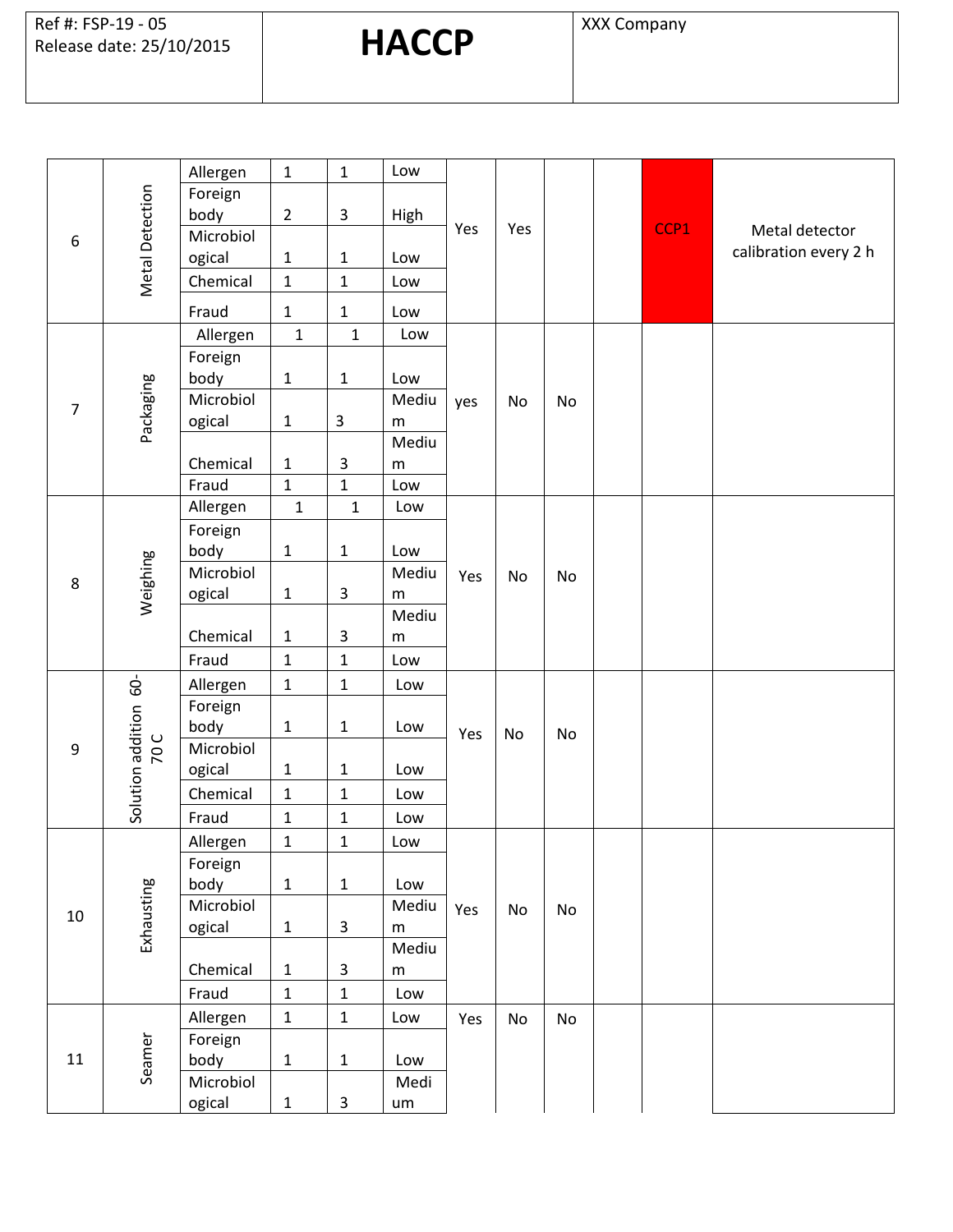Ref #: FSP-19 - 05 Ref #: FSP-19 - 05<br>Release date: 25/10/2015 **HACCP** XXX Company

| <b>Chemical</b>   |   | Low |
|-------------------|---|-----|
| <sup>:</sup> raud | - | Low |

|    |                                                                      | Allergen   | $\mathbf{1}$   | $\mathbf{1}$ | Low  |     |           |    |                  |                        |
|----|----------------------------------------------------------------------|------------|----------------|--------------|------|-----|-----------|----|------------------|------------------------|
| 12 |                                                                      | Foreign    |                |              |      | Yes | Yes       |    |                  |                        |
|    |                                                                      | body       | $\mathbf 1$    | $\mathbf{1}$ | Low  |     |           |    |                  | Compare real           |
|    |                                                                      | Microbiolo |                |              |      |     |           |    | CCP <sub>2</sub> | temperature against    |
|    | Pasteurizing @ 87-89<br>89-91 C for 3 kg tins<br>C for 425 gm tins & | gical      | $\overline{2}$ | $\mathsf 3$  | High |     |           |    |                  | the gauge every 30 min |
|    |                                                                      | Chemical   | $\mathbf{1}$   | $\mathbf 1$  | Low  |     |           |    |                  |                        |
|    |                                                                      | Fraud      | $\mathbf 1$    | $\mathbf 1$  | Low  |     |           |    |                  |                        |
|    | Storage & Incubation                                                 | Allergen   | $\mathbf{1}$   | $\mathbf 1$  | Low  |     |           |    |                  |                        |
|    |                                                                      | Foreign    |                |              |      |     |           |    |                  |                        |
|    |                                                                      | body       | $\mathbf 1$    | $\mathbf 1$  | Low  | Yes | No        | No |                  |                        |
| 13 |                                                                      | Microbiolo |                |              | Medi |     |           |    |                  |                        |
|    |                                                                      | gical      | $\mathbf{1}$   | $\mathsf{3}$ | um   |     |           |    |                  |                        |
|    |                                                                      | Chemical   | $\mathbf{1}$   | $\mathbf{1}$ | Low  |     |           |    |                  |                        |
|    |                                                                      | Fraud      | $\mathbf{1}$   | $\mathbf{1}$ | Low  |     |           |    |                  |                        |
|    | Labeling                                                             | Allergen   | $\mathbf{1}$   | $\mathbf{1}$ | Low  | Yes | No        | No |                  |                        |
|    |                                                                      | Foreign    |                |              |      |     |           |    |                  |                        |
|    |                                                                      | body       | $\mathbf 1$    | $\mathbf 1$  | Low  |     |           |    |                  |                        |
| 14 |                                                                      | Microbiolo |                |              |      |     |           |    |                  |                        |
|    |                                                                      | gical      | $\mathbf 1$    | $\mathbf 1$  | Low  |     |           |    |                  |                        |
|    |                                                                      | Chemical   | $\mathbf{1}$   | $\mathbf{1}$ | Low  |     |           |    |                  |                        |
|    |                                                                      | Fraud      | $\mathbf{1}$   | $\mathbf 1$  | Low  |     |           |    |                  |                        |
|    |                                                                      | Allergen   | $\mathbf 1$    | $\mathbf 1$  | Low  |     | No        | No |                  |                        |
|    | Stamping & Arranging in                                              | Foreign    |                |              |      |     |           |    |                  |                        |
|    |                                                                      | body       | $\mathbf 1$    | $\mathbf 1$  | Low  |     |           |    |                  |                        |
| 15 | cartons                                                              | Microbiolo |                |              |      | Yes |           |    |                  |                        |
|    |                                                                      | gical      | $\mathbf 1$    | $\mathbf 1$  | Low  |     |           |    |                  |                        |
|    |                                                                      | Chemical   | $\mathbf 1$    | $\mathbf 1$  | Low  |     |           |    |                  |                        |
|    |                                                                      |            |                |              | Medi |     |           |    |                  |                        |
|    |                                                                      | Fraud      | $\mathbf{1}$   | $\mathsf 3$  | um   |     |           |    |                  |                        |
|    |                                                                      | Allergen   | $\mathbf 1$    | $\mathbf{1}$ | Low  |     | <b>No</b> |    |                  |                        |
|    |                                                                      | Foreign    |                |              |      | Yes |           | No |                  |                        |
|    |                                                                      | body       | $\mathbf 1$    | $\mathbf 1$  | Low  |     |           |    |                  |                        |
| 16 | Shipping                                                             | Microbiolo |                |              |      |     |           |    |                  |                        |
|    |                                                                      | gical      | $\mathbf 1$    | $\mathbf{1}$ | Low  |     |           |    |                  |                        |
|    |                                                                      | Chemical   | $\mathbf 1$    | $\mathbf 1$  | Low  |     |           |    |                  |                        |
|    |                                                                      | Fraud      | $\mathbf{1}$   | $\mathbf{1}$ | Low  |     |           |    |                  |                        |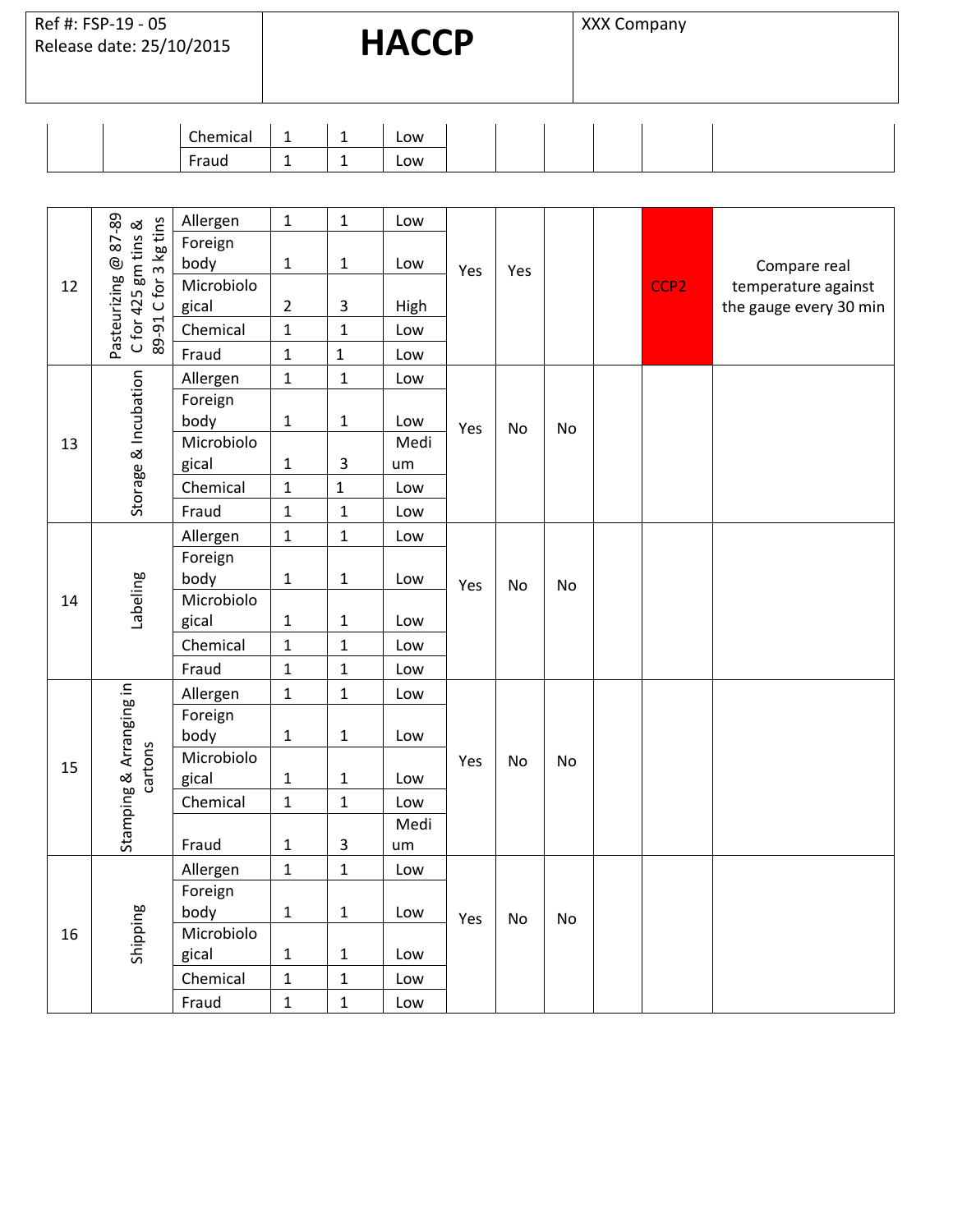## **CCP Critical Limit**

- The metal detection. There are critical limits for this process as 2mm FE , 1.5 mm SS and 1.5 mm NF. The machine will be calibrated frequently each 2hr intervals and if it fails the process will be suspended until being fixed and recalibrated
- The Pasteurizing temperature tolerance should be from 87-89 degrees for 425 gm tins & 89-91 C for 3 Kgs tins, with 88 degrees being the optimum for the 425 gm & 90 being the optimum for the 3 kgs tins based upon past experience where different temperatures were tested and the outcomes were not as acceptable

## **5. CCP Monitoring System (Checklists QA-FO-014/01 & QA-FO-013/01)**

Based upon the hazard analysis, there are 2 CCPs as following:

•Pasteurizing

The pasteurizing temperature should be 88-90 degrees Celsius in order to achieve the desired results.

The temperature will be monitored by 30 minutes interval checks using an external recorder and the readings will be compared with the Pasteurizer temperature gauge to ensure the machine temperature is within the desired values.

• Metal Detection

The metal detector will be monitored by performing 2 hour interval calibrations using FE, non FE & SS calibration pieces.

## **6. Corrective actions in case of CCP limit breach (Procedure QA-CCP-03)**

In case CCP limit has not been met in one of the regular checks, all products which passed through the process between the last check and the current one should be put on hold till the machine/parameters are fixed and re-pass through the same process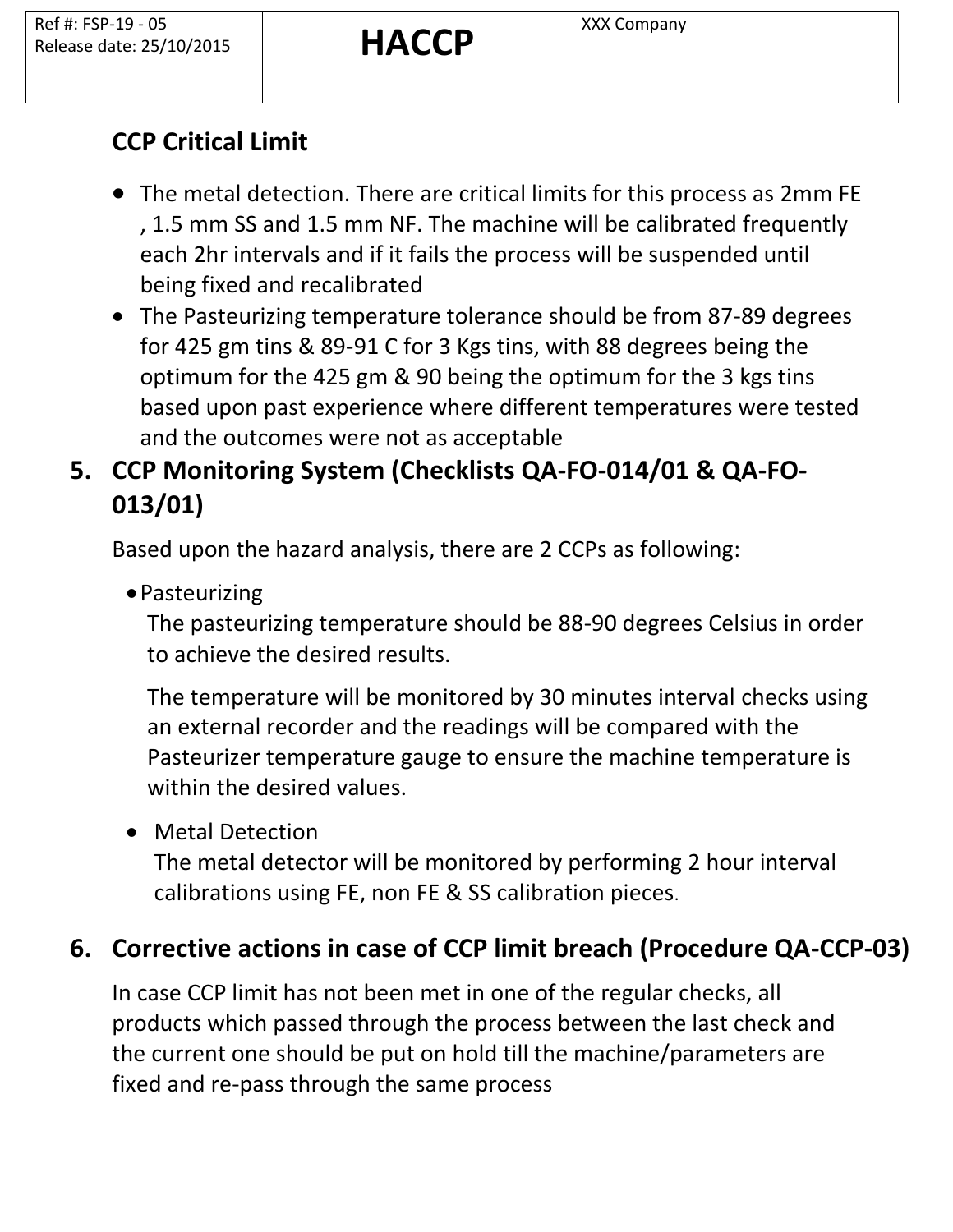**تحديد الحدود الحرجة لكل نقطة تحكم حرجة**  يقوم فريق سالمة الغذاء / الهاسب بإقرار صالحية ويجب توافر األدلة الموثقة التي تظهر أن مقاييس التحكم المحددة والحدود الحرجة التي تم تحديدها قادرة علي استمرار السيطرة علي المخاطر وصولاً الي المستويات المقبولة المحددة 1.مرجع علمي أو بيانات تجربة علميةScientific Reference .2المدونات و الممارسات ذات الصلة Practices Good .3المبادئ التوجيهية المعترف بها Guidelines .4التشريعات ذات الصلة بسالمة األغذية Regulations , Laws مع التأكد من عدم حدوث أي تغيير بالمنتج / الخامات / ظهور حقائق علمية جديدة : و ال إعادة إقرار الصالحية **يقوم فريق سالمة الغذاء / الهاسب بإقرار الصالحية**  خطوات إقرار صالحية Validity كل نقطة تحكم حرجة: .1المهام السابقة لقرار الصالحية( التثبت ) أ .الخطر – ب . نتيجة السالمة الغذائية المطلوبة – ج .تدابير التحكم .2المنهج : تجميع المعطيات العلمية .3مقاييس و معايير القرار .4تجميع معلومات عملية إقرار الصالحية .5تحليل النتائج .6توثيق عملية إقرار الصال حية و مراجعتها .7الخالصة : بروتكولت عمل مؤكدة و قادرة علي إعطاء نتائج مستوفية للمعايير العلمية و بشكل متواصل (طيلة 4 أسابيع)

**إنشاء نظام لمتابعة كل نقطة تحكم حرجة – الخطوة 9 كودكس – المبدأ 4 ( :**  يجب إنشاء إجراء لمتابعة كل نقطة تحكم حرجة لضمان توافقها مع الحدود الحرجة ويجب أن يكون نظام المتابعة قادراا علي الكشف عن فقدان السيطرة علي نقاط التحكم الحرجة حيثما كان ذلك ممكنا و توفير المعلومات في الوقت المناسب لتخاذ الجراءات التصحيحية .1 القياس في وقت العمل .2 القياس في وقت غير العمل .3 القياس المستمر : مثل الثيرموجراف ودرجة الحموضة في حالة أن القياس ل يسير بشكل منتظم : فيجب التأكد من أن العينة المأخوذة ممثلة عن كميات النتاج

التقارير الخاصة بمتابعة نقاط التحكم الحرجة تشمل التاريخ و الوقت و نتيجة القياس و موقعة من قبل الشخص المسؤول عن المتابعة و تم التحقق منها من قبل شخص له الصالحية

**وضع خطة اإلجراءات التصحيحية ( الخطوة 10 كودكس – المبدأ 5 (:**  يقوم فريق سالمة الغذاء / الهاسب بتحديد و توثيق الجراءات التصحيحية الواجب اتخاذها عندما تشير نتائج المتابعة أنه لم يتم الوفاء بمتطلبات الحدود الحرجة أو تشير النتائج الي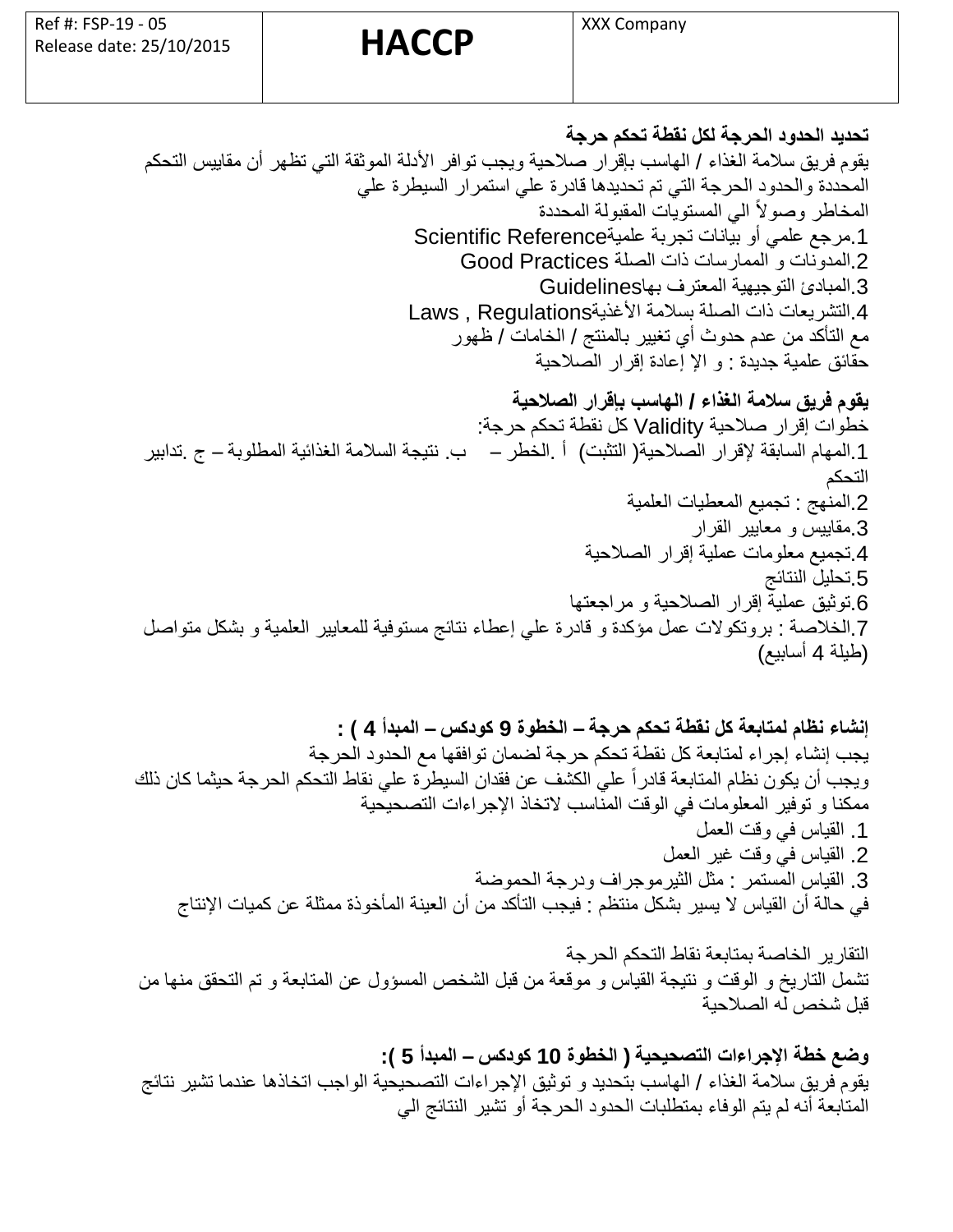وجود اتجاه لفقدان التحكم و ينبغي أن يتضمن هذا ما سيتم اتخاذه من إجراءات من قبل العاملين المختصين فيما يخص أي منتجات تم تصنيعها خالل الفترة التي خرجت فيها العملية عن السيطرة

**وضع إجراءات التحقق ( الخطوة 11 كودكس -المبدأ 6 ( :**  توضع إجراءات التحقق للتأكد من أن خطة نظام تحليل المخاطر بما في ذلك مقاييس التحكم التي تم إدار ها بالبرامج الشتراطية / األولية PRPs تكون فعالة: المراجعة الداخلية مراجعة السجالت حيث تم بها تجاوز لحدود التشغيل مراجعة شكاوي العمالء مراجعة سجالت سحب أو إستدعاء المنتجات يجب تسجيل نتائج التحقق و ترسل الي فريق سالمة الغذاء

**التوثيق و حفظ السجالت( الخطوة 12 كودكس -المبدأ 7 ( :**  يجب التوثيق و حفظ السجالت بحيث تكون كافية لتمكين محطة التعبئة للتحقق من أن نظام الهاسب تحت السيطرة و التحكم بما في ذلك الضوابط التي تم تحديدها ضمن البرامج الأولية/ الشتراطية PRPs و التأكد من أنها موجودة و يتم الحفاظ عليها.

**مراجعة خطة الهاسب** يقوم فريق سلامة الغذاء / الهاسب بمراجعة خطة الهاسب والبرامج الاشتراطية PRPs مرة واحدة على الأقل سنويا و قبل أي تغييرات قد تؤثر علي سلامة المنتج-: .1 تغيير في المواد الخام أو موردين المواد الخام .2 تغيير في المكونات / الخلطةrecipe .3 تغيير في الظروف أو معدات التجهيز

> **مراجعة خطة الهاسب : في الحاالت التالية :**  -1 تغيير في شروط التعبئة و التغليف و التخزين و التوزيع 2 - تغيير في استخدام المستهلك .3 ظهور مخاطر جديدة مثل حدوث غش بأحد المكونات .4 عمليات الستدعاء و السحب .5 التطورات العلمية المرتبطة بالمكونات / العمليات / المنتجات

التغييرات الناتجة عن مراجعة خطة الهاسب أو البرامج الشتراطية يتم توثيقها و إقرار صالحيتها

## **Quality Control Points QCPs**

نقاط الرقابة علي جودة المنتج الغذائي و ليس سالمة الغذاء يعني سمات جودة المنتج خاصة بالمنتج و مصنع الصناعات الغذائية. ليست متطلبات تشريعية أو قانونية .